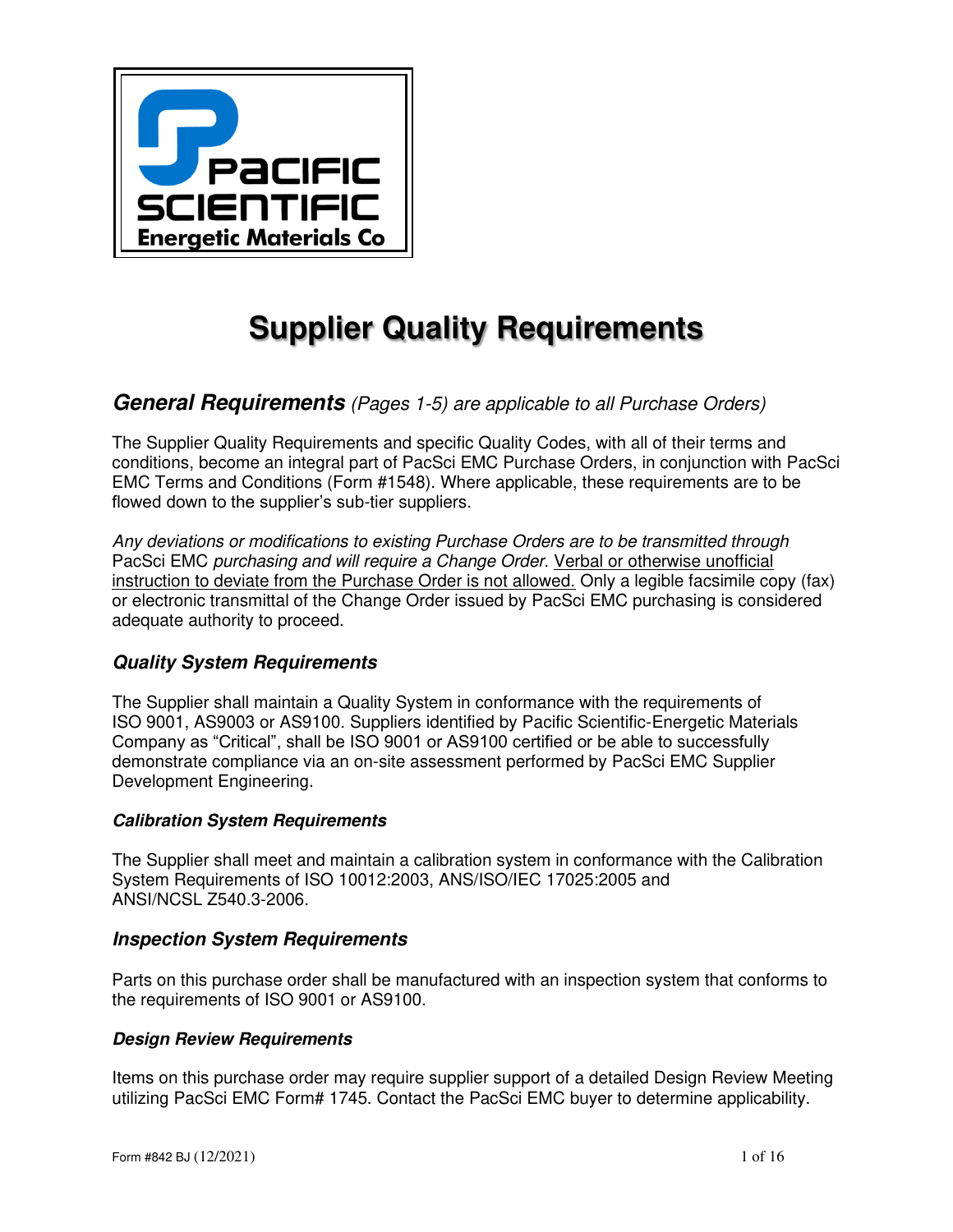# *Supplier Performance*

Pacific Scientific-Energetic Materials Company (PacSci EMC) will evaluate suppliers based on the quality of their product, delivery to schedule, survey results, documentation errors, and timeliness of responses to requests for corrective action. A history of substandard ratings may be cause for removal of the supplier from the PacSci EMC Approved Vendor List (AVL). The objective of PacSci EMC is to receive defect-free parts and complete, error-free documentation, on or before scheduled delivery dates.

# *Nonconforming Material, MRB, Variances and Requests for Deviation*

The supplier shall maintain a system of material identification and segregation to ensure that non-conforming material is not intermingled with accepted material. *The supplier is not authorized to perform material review board (MRB) actions or disposition of nonconforming material with the intent of delivering such material without the express written authorization of* PacSci EMC *purchasing.* Recommended dispositions or departures from drawings or specifications (Repair or use As-Is) must be forwarded to PacSci EMC for approval. The use of the PacSci EMC Vendor Information Request (VIR) form is the preferred method to transmit such requests and is located on the PacSci EMC website. The PacSci EMC Buyer must approve any departures from purchase order requirements.

Previous dispositions shall not be considered precedence for acceptability. PacSci EMC may request supplier to submit cause and corrective action on discrepancies related to an order. Any material rejected by PacSci EMC and resubmitted by supplier, shall be identified as resubmitted material and must reference the PacSci EMC original rejection document and detail all actions taken to correct and prevent recurrence of the discrepancy.

*The Supplier and any sub-tier contractor shall provide Notification of Escapement within 24 hours of discovery of a suspect nonconforming material escape. Notification shall be communicated to the* **PacSci EMC** *Buyer.* 

# *Corrective Action Requests*

The supplier or the supplier's sub-tier suppliers shall respond to PacSci EMC requests for corrective action within the timeframe specified and take timely and effective action to eliminate and prevent the root-cause underlying deficiencies.

# *Right of Access - Surveillance*

The supplier shall furnish reasonable support and access to manufacturing facilities, quality system documentation, quality records, third-party audit reports, and personnel responsible for implementing and maintaining the quality system. (Reference PacSci EMC General Terms & Conditions Form #1548, pg.10, DFARS Clause 252.223-7002).

PacSci EMC may periodically perform on-site audits of the supplier's quality system and related processes. The frequency and extent of these audits depends on the supplier's applicable current certification status, the performance history of the supplier, and the criticality of the supplier's service or product to PacSci EMC or its customers.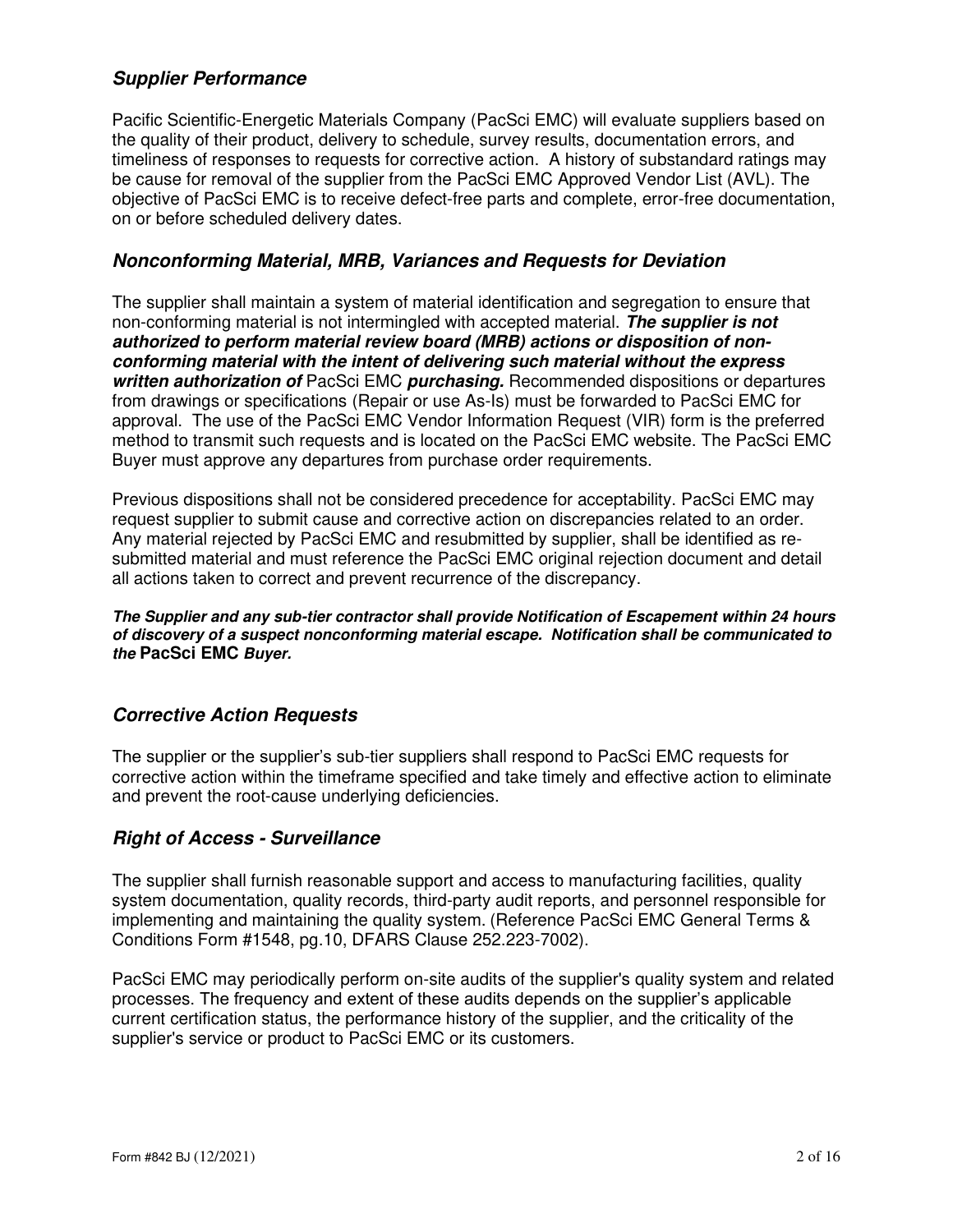# *Records Retention*

Unless otherwise specified in the PO, Statement of Work, or as defined by the applicable PacSci EMC SQC, records must be maintained for a period of 7 years and must be retrievable within 48 hours of a request by PacSci EMC. Note: Supplier is to notify PacSci EMC before disposing of these records regardless of specified retention time.

# *Material Traceability*

For all parts, materials, and assemblies with traceability identification such as serial numbers, lot numbers, batch numbers, and date codes, the supplier shall maintain the traceability data from procurement through fabrication, assembly, test and delivery. The traceability data shall provide for the ready identification of suspect lots when individual items are found discrepant. Multiple lot/batch/date codes of detail items may be kitted for a range of component builds provided the supplier maintains applicable records that identify which lot/batch/date codes are in a single traceable component (preferred) or in a limited range of traceable component builds.

# *Supplier Documentation Control*

The Supplier shall have a process to ensure that relevant versions of applicable documents furnished by PacSci EMC (as well as those specified of external origin) are available at points of use. The supplier shall provide all required documentation with each shipment that is legible and complete. Whenever PacSci EMC forms are utilized, suppliers are to use only the current revision forms found on the PacSci EMC website (or provided by PacSci EMC at the time of use) and not retain hardcopies of forms or other documents that may become outdated. *Corrections or additions made to any documents provided to* PacSci EMC *will require a single line-through the error with the correction next to it, along with the initials of the authorized individual and date it was corrected*. The use of write-overs, pencil, whiteout, or correction tape is not allowed. Additions or notations on sub-tier documentation (such as PacSci EMC PO# added to sub-tier certs) are allowed if supplier includes initials (or stamp) and date of the authorized individual making the notation.

# *Notification of Changes*

The Supplier shall notify PacSci EMC prior to any changes to the Suppliers or any sub-tier changes that affect purchase order requirements. A change is identified as any changes in company ownership, materials, configuration, process, sub-tier suppliers, inspection testing methods, techniques and/ or facility changes prior to the start of fabrication (notification is defined as a minimum of ninety (90) calendar days prior to change). Such changes or events may negate all previous PacSci EMC supplier qualifications, certifications, approval status, and may require re-qualification or re-submittal of a First Article. Supplier requests are to be submitted on PacSci EMC form #2030, Vendor Information Request (VIR), available on the web at psemc.com.

# **Counterfeit Parts Prevention**

No supplier or distributor shall deliver (or use) any counterfeit parts or components to PacSci EMC. A "counterfeit" part is defined as: "A part falsely represented in some manner, e.g., manufacturer, date code, lot code, reliability level, markings, etc." The term, "falsely represented" specifically includes any parts that have been reclaimed, previously used, or modified by other than a PacSci EMC -approved process.

The terms shown below are defined in Aerospace Standard SAE AS5553.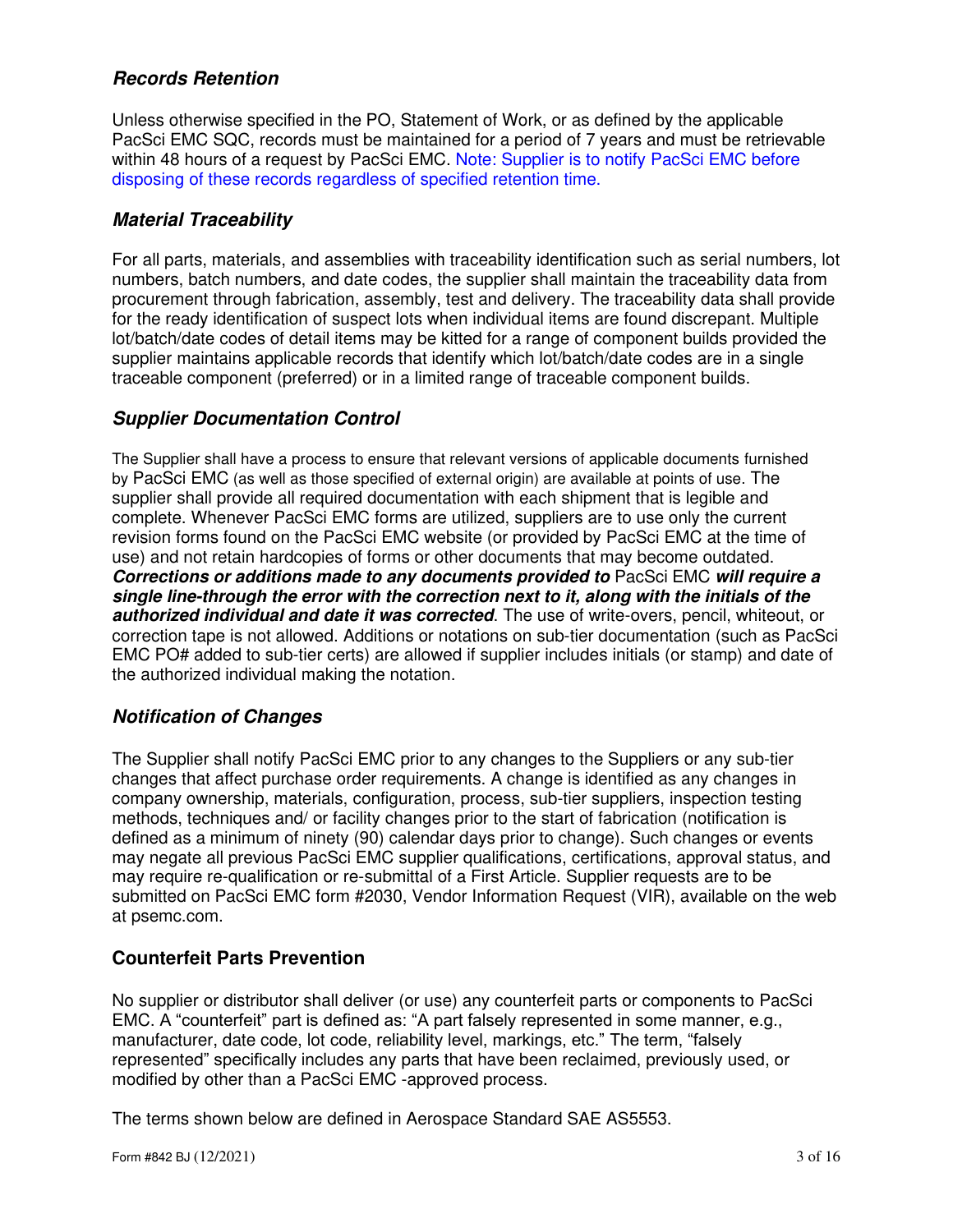- Suspect Part
- Counterfeit Part
- Original Component Manufacturer (OCM)
- Original Equipment Manufacturer (OEM)
- Authorized Supplier

## Requirements:

The supplier shall maintain a counterfeit prevention process internally and with its supplier using SAE AS5553 as a guide. The supplier shall immediately notify PacSci EMC with the appropriate information if the supplier becomes aware or suspects that items delivered in accordance with PacSci EMC purchase orders contain suspect or confirmed counterfeit parts.

The suppliers shall be the OEM/OCM or purchase material directly from the OEM, OCM, or authorized supplier. Original OEM/OCM traceability information (includes the chain of custody documents from original manufacturer through subsequent owners) shall be provided with the part shipment. The supplier is not authorized to deliver any material to PacSci EMC not procured from or manufactured by an OEM, OCM, or authorized supplier. Any departure from a specified OCM/OEM or an authorized supplier in the part documentation shall require the supplier to submit a Vendor Information Request (VIR) form #2030 for PacSci EMC approval prior to delivery. The supplier is not to deliver product until the VIR receives PacSci EMC and Customer signature approval and is submitted back to the supplier. The approved VIR form must accompany the shipment along with other specified certifications.

The supplier shall flow down the requirements of this SQC code to lower tier suppliers and ensure compliance.

# *Restrictions on Pure Tin or Lead Free\* Parts or Solder*

The use of "pure tin" on any delivered product is prohibited unless specifically authorized. Product changes or conversion of products due to the restrictions on the use of hazardous substances (Example: EU lead-free mandates), as well as associated process changes are prohibited without written approval from PacSci EMC. Pure tin solder or its usage on any product delivered to PacSci EMC is prohibited due to the possibility of the "tin whisker" effect that can occur over time, causing product failure.

\*The definition of pure tin is >97% Sn (Tin) or <3% Pb (Lead). Must have at least 3% lead.

# *Preservation and Packaging, FOD and ESD control*

Preservation, packaging and packing of all deliverable goods shall be in accordance with the latest revision of ATSM D3951, standard practice for commercial packaging, unless other requirements are specifically specified in this order. All parts and materials intended for PacSci EMC shall be protected against the potential damage from shipping, ESD (Electrostatic Discharge), FOD (Foreign Object Debris), corrosion, moisture, contamination, deterioration or damage by processing, handling, storage at the Seller, or in transit to PacSci EMC or from any sub-tier supplier.

# *Obsolescence Management/End of Life (EOL):*

Supplier shall perform obsolescence/EOL analysis of the Bill of Material (BOM). The Bill of Materials is a listing of the raw materials, sub-assemblies, intermediate assemblies, subcomponents, parts and quantities of each needed to manufacture the end product.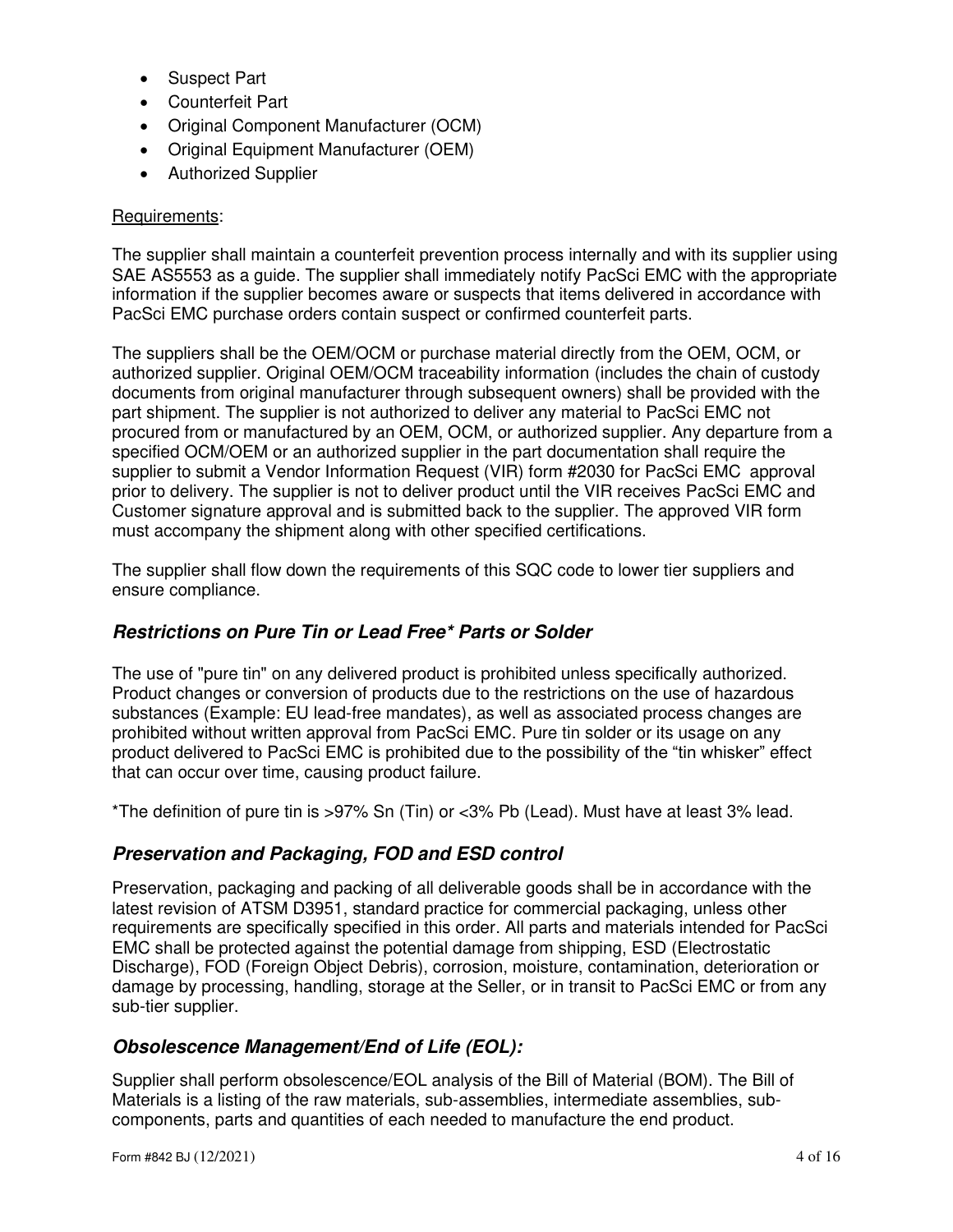Obsolescence is defined as the loss or impending loss of parts or suppliers of parts or raw materials. The BOM should be categorized based on:

- Known Obsolescence/EOL material(s) and/or component(s) are no longer in production by the manufacturer.
- Potential Obsolescence/EOL concern material(s) and/or component(s) are nearing the end of their life cycle. Manufacturer has plans to discontinue the material(s) and/or component(s) within the next 12 months, as a minimum and/or up to as much as 4 years.
- Small or no Obsolescence/EOL concern verified by the material(s) and/or component(s) manufacturer(s) that the material(s) and/or component(s) will be available for the next 12 months at a minimum.

Method for analysis is at the supplier's discretion, if required PacSci EMC will help support review of affected material(s) and/or component(s). Analysis shall be performed within the first 60 days of the execution of this purchase order or no more than 12 months from the previous analysis. Any new items added to the BOM shall require analysis. Supplier shall provide written notice, identification of impact and possible recommendations, within 10 days of obsolescence identification.

PacSci EMC resolution of obsolescence/EOL issues may include: (i) one-time purchase of EOL material(s) and/or component(s), (ii) the qualification of an alternate supplier, material(s) and/or component(s), or (iii) a redesign of the affected component(s).

# *Industry Standards and Revisions:*

Unless otherwise specified (e.g. drawing, specification, etc.) the valid revision of any industry standard (e.g. ASTM, AMS, MIL-STD, etc.) at the time of PO issuance shall be used for fulfilment of the purchase order. Any deviations from this requirement shall require the supplier to submit a Vendor Information Request (VIR) form #2030 for PacSci EMC approval prior to delivery.

## *Shelf Life and Storage Requirements:*

Suppliers, Distributors, and or Manufacturers that deliver material to PacSci EMC with chemical or material compounds that have shelf life or special storage conditions other than ambient temperature, must submit shelf life and/or storage conditions on their certifications. Such materials may include, but not inclusive to, adhesive backed labels, tags, disks, any solder material that has flux, etc.

The certification(s) must include the date of manufacture, length of shelf life and or expiration date, and/or any special storage information. Note: Any specific SQC Code affixed to the purchase order will take precedence over this General Requirement.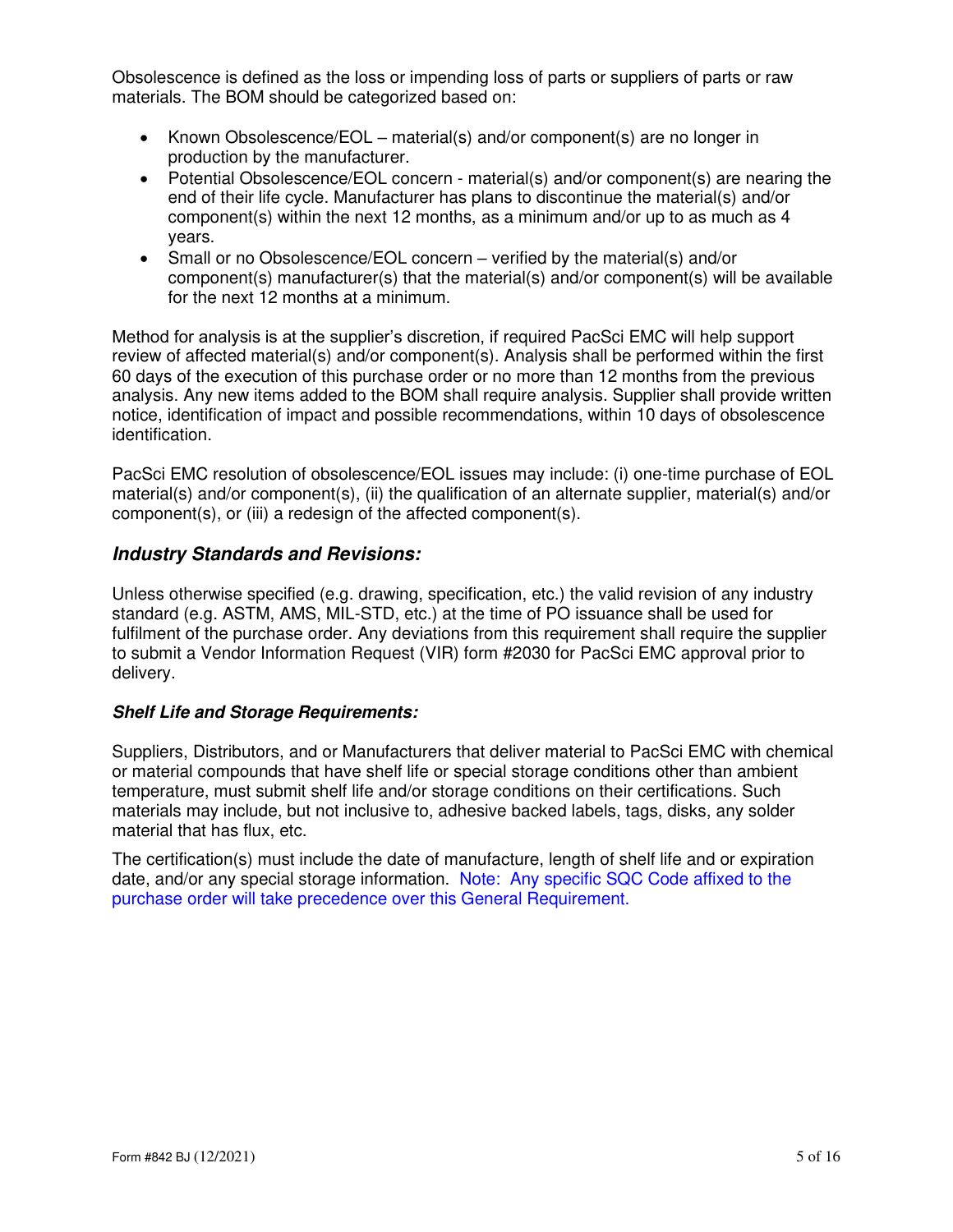# **PacSci EMC SUPPLIER QUALITY CODES**  *SQC's*

#### **SQC 04 – Removed added to General Requirements**

#### **SQC 06 – Source Inspection and/or Customer Verification of Subcontracted Product**

PacSci EMC or PacSci EMC customer representative are required to perform or witness manufacturing, inspection or testing of product/services at the Supplier's facility or your subtier processor, as delegated prior to each shipment. PacSci EMC reserves the right to conduct (or waive) surveillance of work-in-progress, inspection and/or test at points selected by PacSci EMC quality. Waivers shall not relieve the Supplier's requirement to fully comply with the specifications and all of the terms and conditions of the Contract/Purchase Order.

The Supplier shall furnish reasonable access to relative contract, design and specification data, and the necessary equipment and space to perform any such inspections/tests.

## **SQC 07 – Government Source Inspection**

Government inspection is required at your facility or your sub-tier processor, as delegated. If you have a government/military representative you normally work with, provide them a copy of this purchase order.

If you don't have an onsite representative, or you don't know how to arrange for a representative, contact the PacSci EMC buyer for direction.

When Government Delegation is required for Supplier's Sub-tier suppliers, the Prime Contract Number and DPAS Rating shall be added to the purchase order. A copy of the purchase order shall be forwarded to PacSci EMC Purchasing.

PacSci EMC will be notified of any corrective actions/findings issued by the government as a result of the inspection within 3 days.

## **SQC 08 – Removed**

#### . **SQC09 – Removed**

#### **SQC 25A – Process Certifications**

Suppliers and/or their sub-contractors performing any processes listed on the purchase order, referenced drawing, or specifications must provide separate certifications for each special process.

Each shipment shall be accompanied by one legible copy of a signed Supplier Certificate of Conformance (PacSci EMC Form DI-QA-506(HL)F01 or equivalent) that identifies the processes performed to specification, or sub-tier supplier certification, as applicable. Electronic signature or signed validation is acceptable unless otherwise specified by contract. *The certificate shall include the following as a minimum:* 

- 1. Supplier's name and address
- 2. PacSci EMC P.O. Number
- 3. Part number, including dash and rev. letter
- 4. Quantity
- 5. Lot number, batch numbers, or serial numbers, as applicable
- 6. Process name and specification number with type and class
- 7. Name and address of agency that performed the process, if other than the supplier.
- 8. Signature or stamp with the title of the supplier's authorized personnel signing the certificate.

#### *NOTE: Sub tier supplier certs must reference supplier PO and info or PacSci EMC PO for traceability.*

*See General Requirements for retention requirements.* 

#### **SQC25B – NADCAP Process Approval**

This code requires the same information as SQC25A except the supplier shall be NADCAP approved. The CofC shall reflect NADCAP certification or a valid NADCAP certificate shall be included with shipment.

NADCAP (National Aerospace and Defense Contractors Accreditation Program).

#### **SQC 26 – Certificate of Age/Environment Sensitive Material (50% Shelf Life)**

Limited shelf life items must have a minimum of 50% of the rated shelf life (if shelf life is established) remaining at the time of receipt*, unless otherwise specified on the purchase order*. Shelf life begins on date of manufacture or cure. Each shipment shall be accompanied by one legible copy of an approved Supplier Certificate of Conformance (PacSci EMC form DI-QA-506(HL)F01 or the vendor's equivalent). which certifies that all requirements of the Purchase Order have been complied with, and *will contain the following as a minimum:* 

- 1. Supplier's name and address
- 2. PacSci EMC Purchase Order Number
- 3. Part number, dash & rev. letter (if applicable)
- 4. Material name or type as stated on the Purchase Order with the referenced Vendor part number if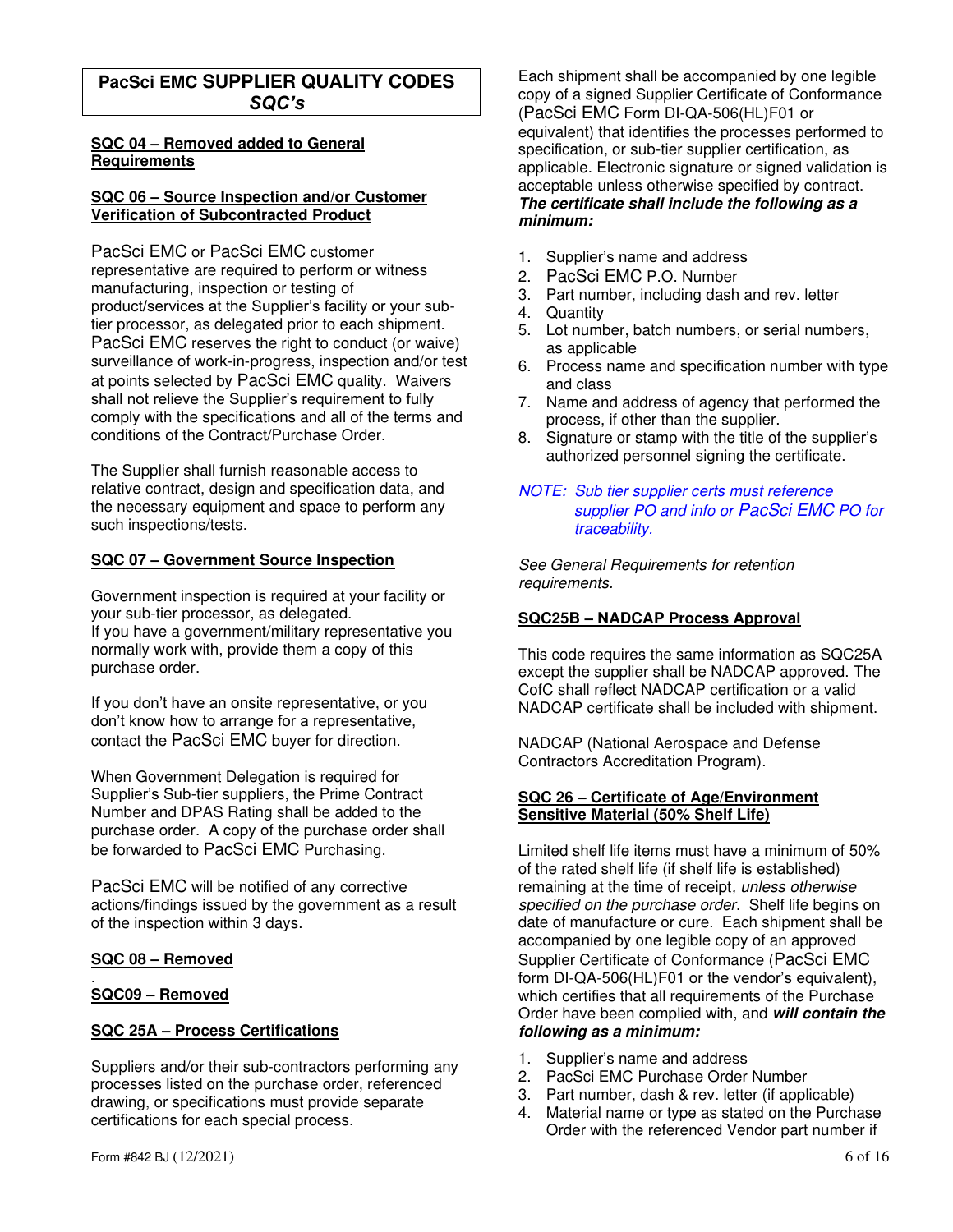different from the PacSci EMC purchased part number.

- 5. Quantity
- 6. Material lot or identification number
- 7. Date of manufacture.
- 8. Start and length of shelf life or expiration date. If shelf life is determined to be unlimited, expiration date will be identified as "unlimited" or "NE" (indicating no expiration).
- 9. Storage temperature, if other than room ambient

#### **SQC 26A – Certificate of Age/Environment Sensitive Material (80% Shelf Life)**

This SQC follows all the requirements of SQC 26 except that the minimum remaining manufacturer's recommended shelf life at the date of receipt shall be 80%.

#### **SQC 26B – Age Control for Solderability (2 year maximum for Electronic Components)**

All electronic components must have a lot date code (or date of manufacture) of less than 2 years old at the time of shipment to PacSci EMC, or the supplier shall provide evidence of PacSci EMC approved solderability testing prior to delivery.

Each shipment shall include one legible copy of certification containing:

- 1. Supplier's name and address
- 2. PacSci EMC Purchase Order Number
- 3. PacSci EMC part number and vendor part number, including dash number and revision letters.
- 4. Date of Manufacture

*\*Note: If the supplier is not an authorized factory distributor for the component, the original OEM certification must accompany the shipment. Any deviations will require the submittal and PacSci EMC approval of a Vendor Information Request.* 

#### **SQC 26C – Age Control for Solderability (4 year maximum for Electronic Components)**

This SQC follows all the requirements of SQC 26B except that the components must have a lot date code (or date of manufacture) of less than 4 years old at the time of shipment to PacSci EMC.

#### **SQC 26W – Control of Silver Coated/Plated Copper Wire**

Silver Coated/Plated Copper Wire shall be adequately protected from moisture and oxygen on any exposed metal ends. Supplier's certifications must state the wire is silver coated/plated copper

wire. Upon receiving silver coated/plated copper wire at PacSci EMC, the receiving inspection department shall process the material per DI-QA-206(CH) Inspection and Testing, Age Sensitive Control procedure to protect against "red plague."

## **SQC 27 – Record Retention Requirement - 10 year**

The supplier shall retain a set of all records associated with this product for a minimum of 10 years. This includes but is not limited to manufacturing data, test results and material certs and data sheets. Please note that at the end of 10 years the supplier must notify PacSci EMC at least 6 months prior to disposing of any records. Any deviations from this clause will be specified on the purchase order.

#### **SQC 27A – Record Retention Requirement - 5 year**

This SQC follows all the requirements of SQC 27 except that the minimum record retention is five years.

#### **SQC 27B – Record Retention Requirement - 20 year**

This SQC follows all the requirements of SQC 27 except that the minimum record retention is twenty years.

#### **SQC 27C – Record retention - 15 year**

This SQC follows all the requirements of SQC 27 except that the minimum record retention is fifteen years.

#### **SQC 28 – Certificate of Compliance (Non-Age Sensitive Material)**

Shipment of non-age sensitive material shall be accompanied by one legible copy of an approved (signed) supplier certification, using Supplier Certificate of Conformance (PacSci EMC Form DI-QA-506(HL)F01 or the supplier's equivalent). The document must certify that all requirements of the Purchase Order have been complied with.

#### *The certificate at a minimum shall contain the following information:*

- 1. Supplier's name and address
- 2. PacSci EMC P.O. number
- 3. PacSci EMC Part number and Vendor Part number, including dash number and revision letters
- 4. Date code (applicable to electronics only). Date code on container is acceptable
- 5. Quantity
- 6. Lot number and serial numbers, if applicable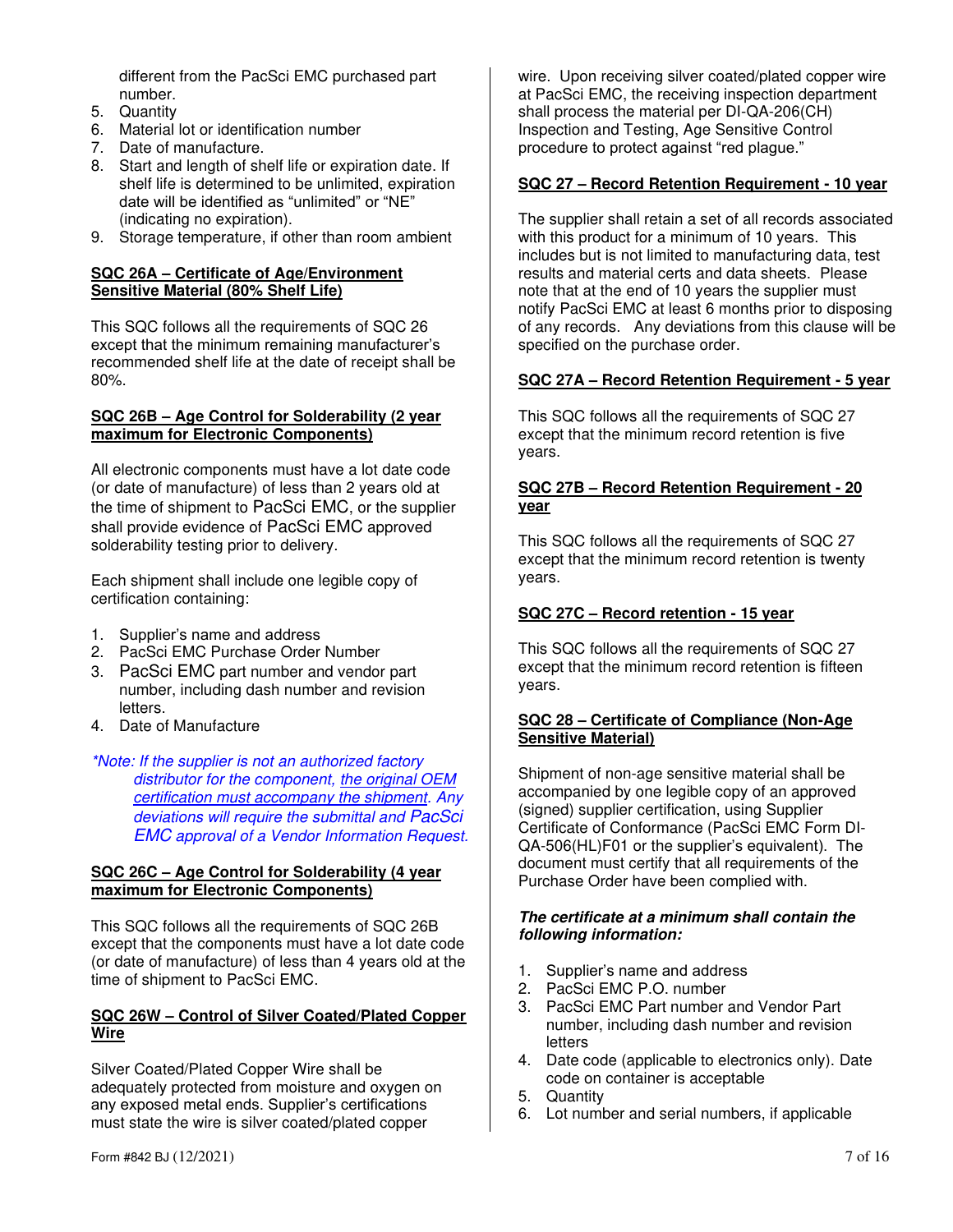7. Signature by authorized representative (electronic signature acceptable)

#### **SQC 28A – Certificate of Compliance (Special Distributors)**

Distributors of material used for deliverable product shall be on the PacSci EMC Approved Vendors List and must comply with all the requirements set forth in clause SQC 28 above, plus the following:

- 1. Name of original manufacturer
- 2. Lot or serial number(s) or date code

#### **SQC 28B – Certificate of Compliance (Non AVL distributors).**

Distributors of material *not* used for deliverable product are *not* required to be on the PacSci EMC Approved Vendors List, but shall comply with the requirements set forth in clause SQC 28 above, plus the following:

- 1. Name of original manufacturer (if applicable)
- 2. Lot or serial number(s) or date code

## **SQC 30 – Customer Approved Sources**

For all materials and outside processing for this purchase order, PacSci EMC will specify which vendor/s to use. If a vendor is not specified, contact PacSci EMC for direction.

## **SQC 31 – Certificate of Material Conformance**

The seller shall provide with each shipment, a Certificate of Conformance (C of C) for the raw material supplied or used in the parts supplied. The C of C shall be from the original raw material supplier and include original supplier lot number, material specification, tests conducted and any other relevant information needed to identify the raw material. The above certification(s) shall show acquisition traceability to the seller whose name appears on the PacSci EMC purchase order. Acceptable examples include foundry report, mill report, dimension/ description, temper/hardness, alloy and condition. The supplier shall maintain the original mill certification and any secondary independent test laboratory certification(s) if any additional process was done after original mill certification for procured metallic material that shall include physical properties, chemical analysis and lot number(s).

If the seller is a distributor, a separate and independent Distributor Certificate of Compliance (DCOC) shall also accompany each shipment, which certifies that the Purchase Order items were produced from material for which the supplier has specific data or other objective evidence to the effect that the material conforms to drawings and/or specification. In the event the seller procures the Purchase Order items from a source other than the original raw material supplier, acquisition traceability shall also include distributor documentation for each distributor in the supply chain.

## **The certificate shall list the following:**

- 1. Supplier's name
- 2. PacSci EMC Purchase Order (PO) number
- 3. PacSci EMC and/or supplier part number, including dash and revision letter (if referenced on the PO)
- 4. Quantity
- 5. Lot number (manufacturer/heat/batch number)
- 6. Material type and specification number or an actual material certification traceable to the PacSci EMC part and PO number.

#### *NOTE: These requirements do not apply to COTS items as part of this PO (HELICOIL, SCREWS, ETC.)*

## **SQC 31A – Certificate(s) of Material Conformance (COTS items)**

Supplier must provide legible copies of certifications for commercial off the shelf items (COTS) ordered to military or industry specifications (MS, NAS, AA, AN, etc.). Certifications shall include quantity, material type and specification number traceable to the PacSci EMC PO and part number.

## **SQC 32 – Certificate of Material Conformance (PacSci EMC furnished material traceability)**

Each shipment shall be accompanied by one legible approved Supplier Certificate of Conformance (PacSci EMC Form DI-QA-506(HL)F01 or supplier's equivalent), or a copy\* of the PacSci EMC provided traceability (as applicable) that certifies that the purchase order items were produced from materials furnished by PacSci EMC.

#### *The certificate (or copy\*) shall list the following as a minimum:*

- 1. Supplier's name
- 2. PacSci EMC P.O. number
- 3. PacSci EMC Part number (if referenced on the PO) and Vendor #, including dash and revision letter and Quantity
- 4. Lot number and serial number if applicable
- 5. Material traceability, as furnished by PacSci EMC a. PacSci EMC material P.O./W.O. number
	- b. PacSci EMC I.R./NCR number, when listed

#### **SQC 33 – Certificate of Material Conformance, Preference for Domestic Specialty Metals\***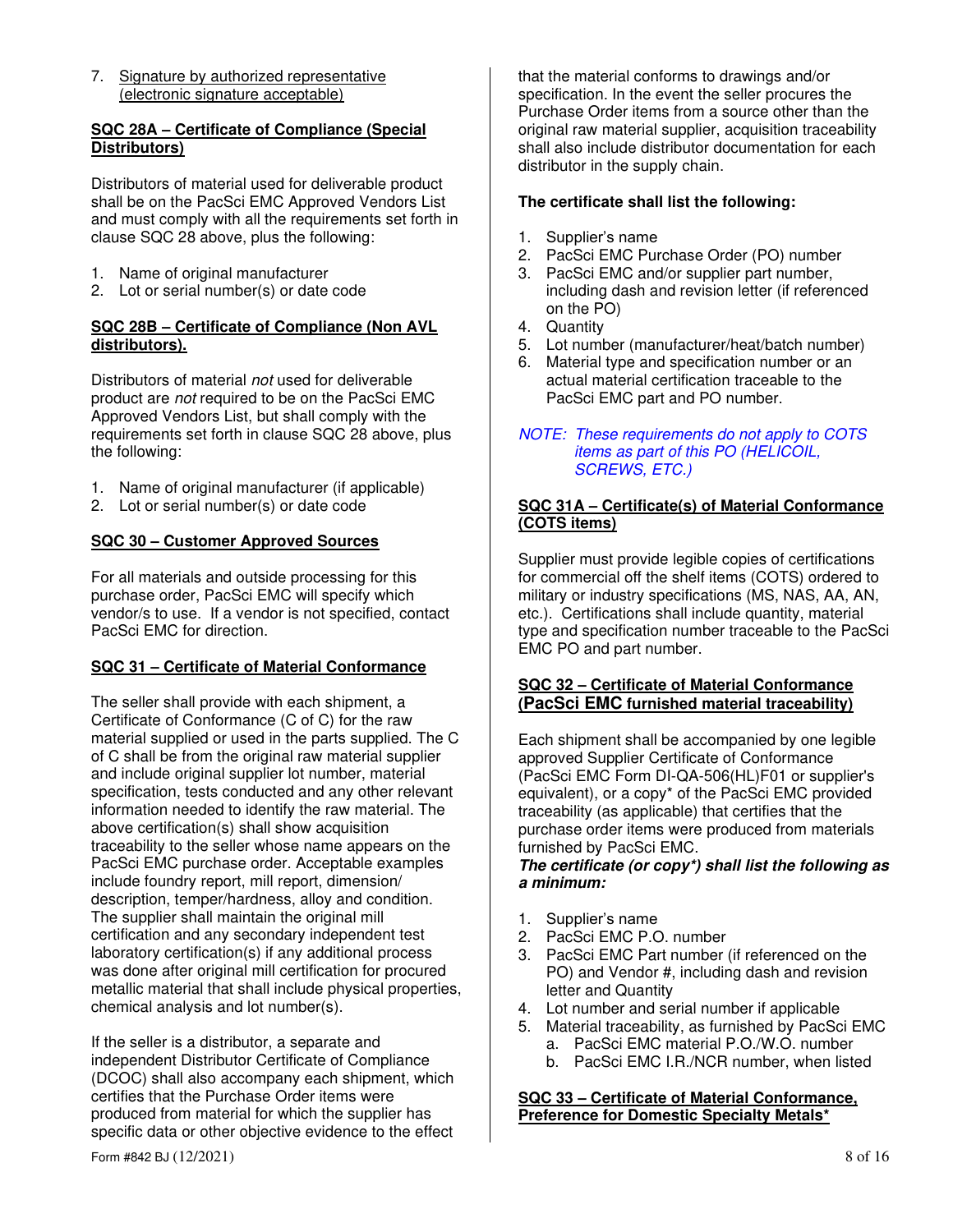Suppliers must use specialty metals melted in United States or its approved outlying areas. Specialty metals (Steel & Metal Alloys\*) produced outside of the United States or its outlying areas will not be used or provided unless the country of origin of melting (Qualifying Country) is listed in S 225.872.

This requirement shall be flowed down to any sub-tier suppliers. The DFARS list is maintained by the US Department of Defense and is accessible on the web site:

http://www.acq.osd.mil/dpap/dars/dfars/html/current/2 25\_8.htm#225.872

**Specialty Metals**\* are defined by DFARS clause 252.225-7008 current revision.

Each shipment shall be accompanied by one legible copy of an approved Certificate of Conformance that certifies the origin of material melt of specialty metals by a qualifying country.

## **The certificate shall list the following:**

- 1. Supplier's name
- 2. PacSci EMC Purchase Order (PO) number
- 3. PacSci EMC and/or supplier part number, including dash and revision letter (if referenced on the PO)
- 4. Quantity
- 5. Lot number (manufacturer/melt/heat/batch number)
- 6. Material type and specification number or an actual material certification traceable to the PacSci EMC part and PO number.
- 7. Country of material melt
- 8. Copy of Mill Certification and chemical/physical reports from the producing mill.

#### **SQC 33A – Certificate of Material Conformance, Use of All Domestic Metals**

Suppliers are to provide and certify that all metal constituents in the items provided originated or were melted in United States. Each shipment shall be accompanied by one legible copy of an approved Supplier Certificate of Conformance.

#### **SQC 34 – Certificate of Domestic Origin**

Suppliers are to certify that all constituents in the items provided originated in the United States. Each shipment shall be accompanied by one legible copy of an approved Supplier Certificate of Conformance.

#### **SQC 38 – Calibration Services**

Supplier test equipment calibration services must have a calibration system conforming to ISO 10012:2003, ANS/ISO/IEC 17025:2005 and ANSI/NCSL Z540.3-2006.

Calibration procedures must be maintained which provide sufficient information for periodic calibration of measuring and test equipment (M&TE). The report, as a minimum, shall include the following information:

- 1. Date of Calibration
- 2. Specification(s) to which calibrated
- 3. Identification or serial number of the item to which the report pertains
- 4. Evidence of traceability for all calibrations performed to the National Institute of Standards and Technology (NIST).
- 5. Name and certification of the agency performing the calibration(s) if other than the supplier.
- 6. Results of calibration(s) performed including the initial (as received) and (as returned) measurements. The data shall include a statement of uncertainties (tolerances) or accuracy of standards used, including data for any out-oftolerance conditions found.
- 7. Relevant environmental or other conditions under which the calibration was obtained and for which the stated tolerances are valid, as applicable.
- 8. Corrections which must be applied if standard conditions of temperature, gravity, air buoyancy, etc. are not met or differ from those at time and place of calibration, when applicable,
- 9. Each shipment shall be accompanied by one legible copy of an approved Supplier Certificate of Conformance.
- 10. Suppliers must return replaced parts to PacSci EMC.

## **SQC 42 – Test Data**

One copy of the Supplier's or sub-tiered supplier's test data, identifiable to the material or items supplied, will normally accompany shipment and will reference the PacSci EMC Purchase Order number, the tests performed, the lot number and serial numbers (as applicable), and the applicable specification. All test data, qualifications and acceptance test reports will meet PacSci EMC P.O. requirements, as applicable and to be retained per the requirements in the General Terms and Conditions.

#### **SQC 43 – Printed Wiring Board (PWB) Requirements SQC 43A – PWB Coupons and Test Data-**

Each shipment shall be accompanied by one representative test coupon for each lot or batch along with a legible copy of all applicable test data from the tests conducted on printed wiring boards **or subassemblies** submitted to PacSci EMC.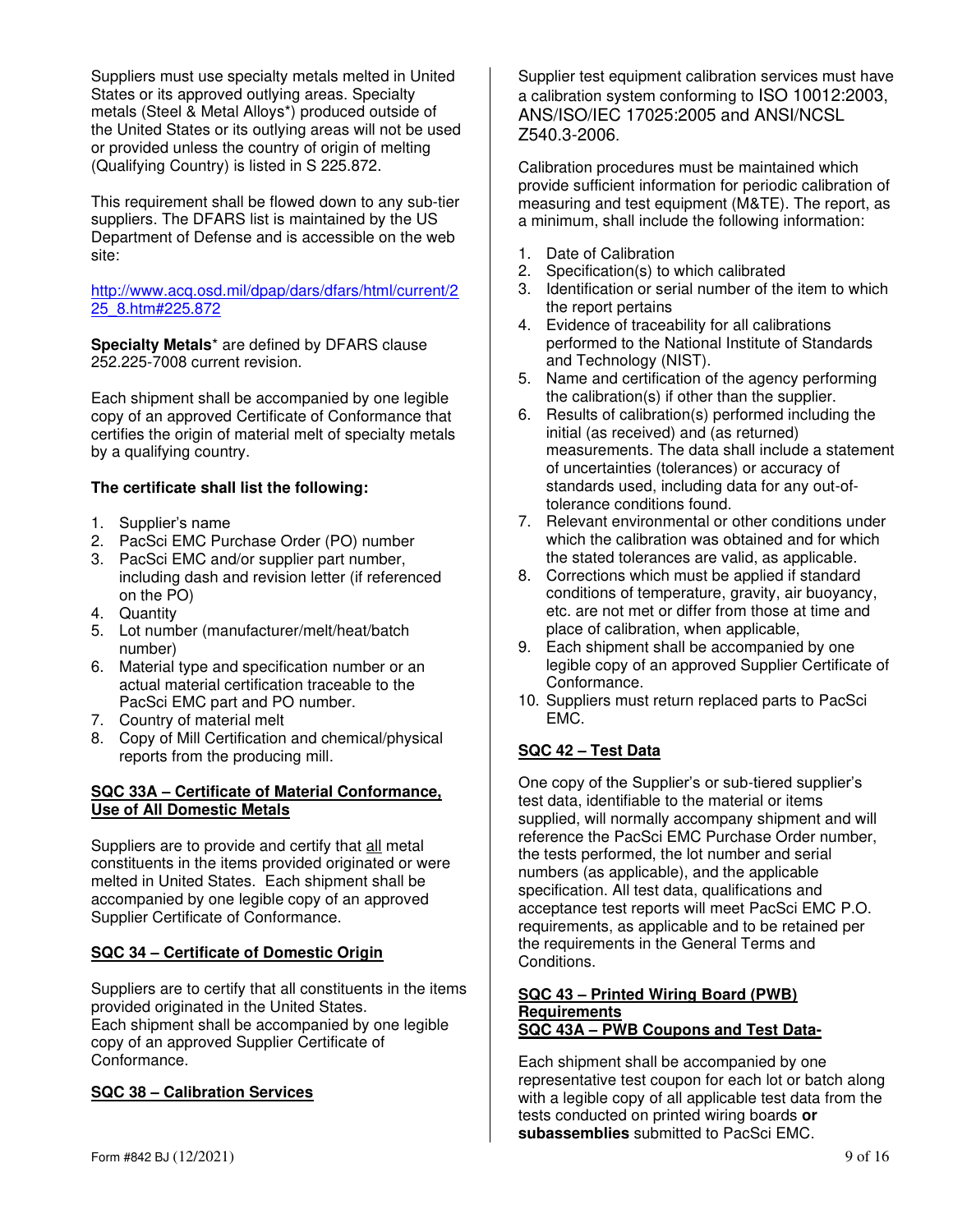## **SQC 43B – PWB DPA Requirements**

The supplier shall provide one representative printed wiring board destructive physical analysis (DPA) cross-section sample and DPA report for each panel unless otherwise specified. Along with a legible copy of the report, the supplier is to provide a certification with a *signature of the agency representative* that performed the DPA attesting to conformance to specification requirements. (Electronic signature or signed validation is acceptable unless otherwise specified by contract)

## **SQC 43C – PWB Design Services**

Artwork shall be supplied to Buyer for approval in electronic format that is readable with free viewers. Fabrication of the PWB shall not proceed prior to artwork approval by the Buyer. If no changes are made to the design, the final artwork shall be supplied to Buyer for documentation purposes.

#### **SQC 43D – PWA Sub-Tier Flowdown Requirements.**

Printed Wiring Assembly (PWA) suppliers shall assure complete flow down of applicable PacSci EMC requirements to all sub-tier suppliers. Supplier shall be provided the applicable drawing, applicable Quality Assurance Provisions and any other requirements stated in the Purchase Order applicable to the PWA or sub-tier supplier.

## **SQC 43E – PWB Testing**

PWB's on this order shall be tested to the requirements of IPC-6012, IPC-6013, or MIL-PRF-50884, Group A and B prior to delivery. Copies of Group A test data shall accompany each shipment of PWB's. Group B test data shall be retained on file.

**Coupons and Micro-sections** The PWB supplier shall incorporate coupons on the fabrication panel that are representative of all the technology in the PWB including the worst-case condition of such features (e.g. annular rings, etc.). *Micro-sections shall be performed on a read and record basis with data included in the PWB certification. One additional set of coupons shall be* 

*provided to PacSci EMC with each lot of PWB's.*

#### **SQC 43F – PWA Assembly Special Processes and Certifications**

The PWA supplier shall provide separate certifications from each supplier of a special process. Special processes include wire bonding, soldering, plating, PWB manufacture, adhesive bonding, etc. Certifications shall include lot date codes or lot

numbers for all components used in the assembly, including those supplied by all suppliers of special processes shall be a PacSci EMC approved or directed supplier (PWA supplier may add the applicable PacSci EMC PO# reference on the sub-tier certs). Each certification shall contain as a minimum:

- 1. Supplier name
- 2. Supplier Address
- 3. PacSci EMC PO Number
- 4. Part number, dash number and revision
- 5. Quantity processed
- 6. Lot date code or batch number
- 7. Process name, specification (with revision), along with type and class.

#### **SQC 43G - EEE Component Sub-Tier Flowdown Requirements.**

EEE Component suppliers shall assure complete flow down of applicable PacSci EMC requirements to all sub-tier suppliers. Supplier shall be provided the applicable drawing, applicable Quality Assurance Provisions and any other requirements stated in the Purchase Order applicable to the EEE Component or sub-tier supplier.

#### NOTE: **LM Flow down for EEE parts**

EEE parts for the PAC3 MSE ISD Program shall be received by PacSci EMC with a date code no more than five (5) years of the manufacturing date. Upon acceptance, EEE parts have an unlimited shelf life.

#### **SQC 45 – Chemical Test Reports**

Each shipment shall be accompanied by one legible copy of the actual test data from the chemical tests conducted on materials submitted to PacSci EMC. The reports must contain the *material lot number, specification, material type, and signature of the responsible representative or subtier supplier* (Electronic signature or signed validation is acceptable unless otherwise specified by contract) attesting to conformance to specification requirements.

#### **SQC 46 – Physical Test Reports**

Each shipment shall be accompanied by one legible copy of the actual test data from the physical tests conducted on materials submitted to PacSci EMC. The reports must contain the *material lot number, specification, material type, and signature of the responsible representative or sub tier supplier* attesting to conformance to specification requirements. (Electronic signature or signed validation is acceptable unless otherwise specified by contract)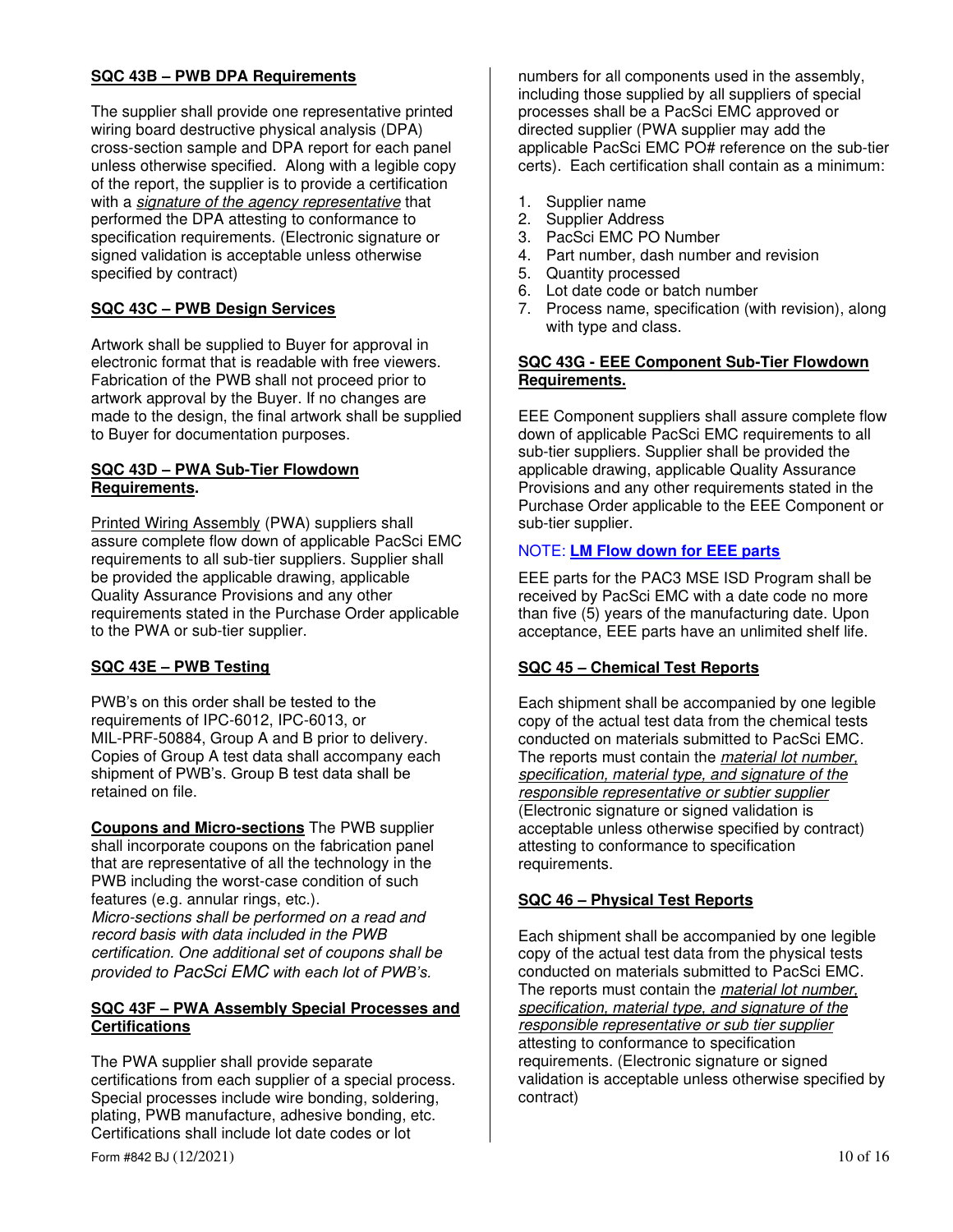## **SQC 47 – Inspection Plan and Report**

The Supplier shall complete, sign and date the supplied Inspection Plan & Report (IP&R) or Receiving Inspection Operation Sheet (RIOS) to the specified AQL\* (Acceptable Quality Level), or submit documentation that includes all the requirements of the supplied IP&R or RIOS.

*NOTE: Suppliers are to fill in the "Actual/Span" blanks with actual values. Values shall be either variable or Accept/Reject as specified by the inspection document. Any out of tolerance values requires a VIR submitted to* PacSci EMC *prior to delivery (see page 2)*.

Inspection Plan AQL's\* provided in these plans are for sample size determination only. There is no implied or permissible reject quantity allowed for deliveries to PacSci EMC based on AQL table accept/reject allowances.

## **SQC 54 – Special Process Approval**

The supplier must get approval from Pacific Scientific on all "**special**" processes used by the supplier or their sub-tiers that will be performed when making these parts. Examples of special processes are welding, heat-treating, cleaning, electroplating, anodizing, chemical film, or non-destructive testing. If there is any doubt if a process is considered "special", contact Pacific Scientific for help.

#### **SQC 56 – Supplier Process Change Control**

Supplier shall notify PacSci EMC of any proposed changes to the established baseline of company ownership, materials, processes, sub-tier suppliers or inspection testing methods, techniques and/or facility changes. Request is to be submitted on PacSci EMC form# 2030, Vendor Information Request (VIR), available at psemc.com. PacSci EMC Quality Engineering approval is required prior to implementation of any proposed changes. Process changes do not apply to standard hardware (nuts, bolts, washers, etc.) that is ordered to military, federal or industry specifications or standards (e.g., MS, AN, NAS, etc.) or to metallic raw material (plate, sheet, bar, extrusion, etc.) that is purchased from a mill.

#### **SQC 58 – Packaging of Springs and Threaded Items**

For springs, packaging shall ensure that the items do not become inter-twined, tangled or damaged. The use of tubes or rods for packing shall be employed.

For threaded items, all internal and external threads shall be sufficiently protected to prevent damage to any processed surface during transit.

## **SQC 59 – Removed**

#### **SQC 60 – Serialization**

Each line item carrying this SQC shall be identified by serial number, as required in the Purchase Order, drawing, and/or specification. No duplication of serial numbers is allowed. The supplier shall assign serial numbers unless provided by PacSci EMC in the purchase order. The material for all serialized items shall be traceable to their source. This requirement applies to all sub-tier suppliers.

#### **SQC 62 – Homogeneous Requirements**

All material and/or parts supplied under this Purchase Order shall be from one homogeneous and identical lot; that is, there was no change in the material constituents, manufacturing location, process, or design during manufacture of the lot by the supplier.

#### **SQC 63 – Manufacturing Lot or Batch Number**

All parts, materials, and/or applicable documents shall be identified by the supplier with a lot number, date lot code, batch number, heat number, heat code, heat lot number or melt number. Where it is not practical to mark the part, the smallest container package shall be marked or tagged with the above data. All applicable documents (chemical and physical reports, certifications) shall include the above- required identification, as well as a reference to the PacSci EMC Purchase Order Number.

#### **SQC 70 – First Article Inspection (FAI) Each Order**

This clause requires a FAI with every order. The FAI shall be conducted on 1 part that is representative of the lot provided unless otherwise specified. The FAI will be performed on all applicable drawings (including notes) and specifications. All suppliers must use the AS9102 format. The FAI must be maintained by the supplier and be made available for PacSci EMC review upon request. The First Article shall include a ballooned drawing along with the First Article Inspection Report. A copy of the FAIR, along with the part/s used to perform the FAI must be clearly identified and included with the shipment.

The First Article Inspection Report shall include:

- A. Tool part number and serial number.
- B. Cavity ID number (Note if tool has multiple cavities, the FAI must be performed on each cavity).

#### **SQC 70A – First Article Inspection (FAI) As Req.**

The supplier shall perform an initial FAI as defined in SQC 70 if there has been a lapse in production for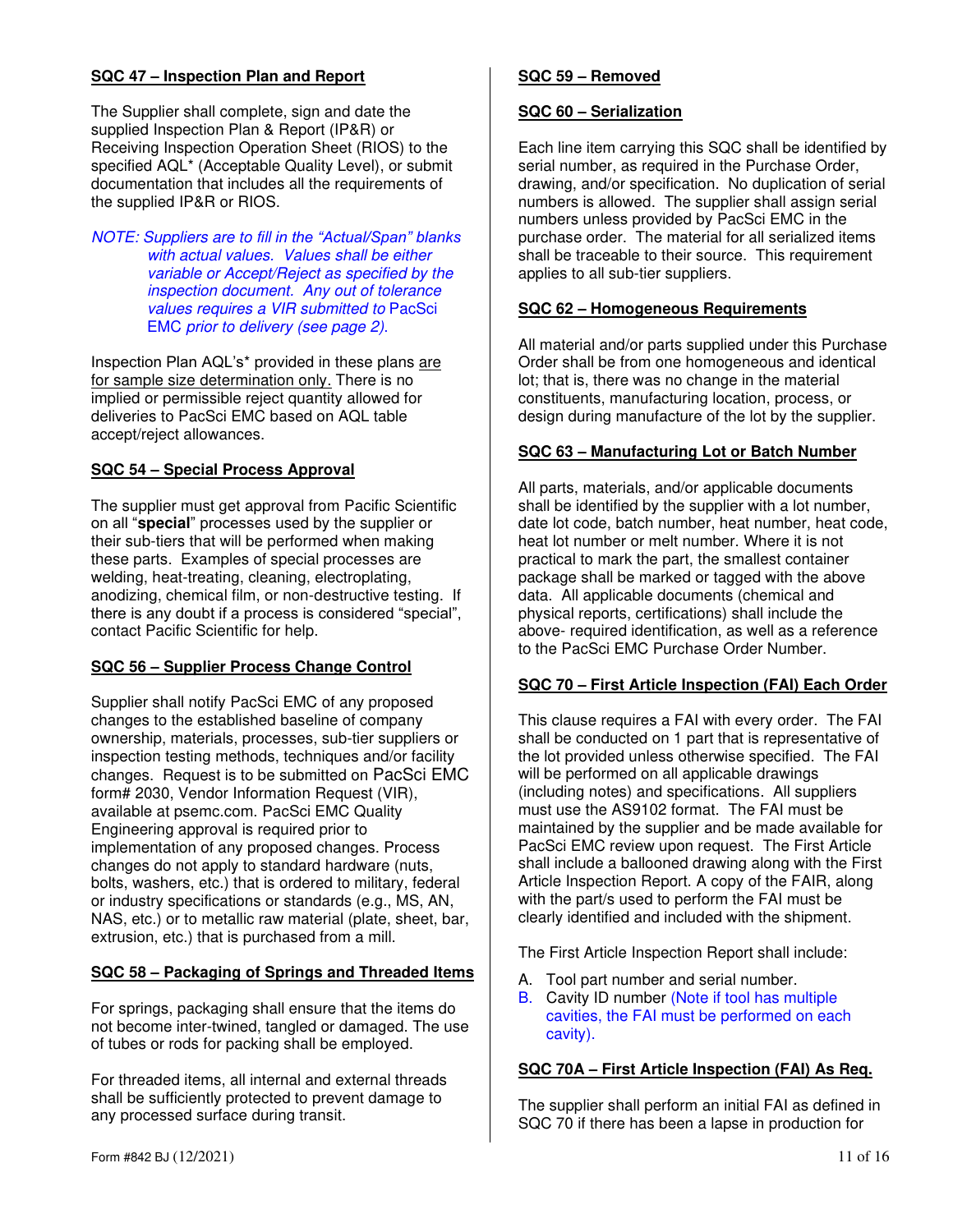more than 12 months or changes to the manufacturing process or product design. The supplier shall perform a full FAI or partial FAI for affected characteristics, when any of the events outlined under the "Partial or Re-accomplishment of First Article Inspection" Section of AS9102 applies. If the supplier has not had a lapse in production that exceeds 12 months and there have not been any changes to the manufacturing process/product design or any other items noted in AS9102, the supplier must state on a certification that:

- 1. This product has not seen any lapse in production that exceeded 12 months.
- 2. There have been no changes to the manufacturing process or product design or any other items as noted in AS9102 since the first article was performed.

#### **SQC 70B – First Article Inspection (FAI) As Req.**

This clause has the same requirements of SQC 70A except the lapse in production cannot be greater than 6 months.

#### **SQC 70C – First Article Inspection (FAI) As Req**

This clause has the same requirements of SQC 70A except the lapse in production cannot be greater than 24 months (2 years).

#### **SQC 72 – Tool Proofing**

Tool proofing shall be accomplished on all PacSci EMC authorized, vendor-furnished tools manufactured or acquired for use on this order by the Supplier's Quality Control. The Supplier shall not manufacture or modify any such tooling unless authorized by a tool order. Objective evidence of proper control and maintenance shall be maintained by the Supplier and subject to audit by PacSci EMC.

#### **SQC 80 – Certificate of Qualified Products List (QPL)**

Each shipment shall be accompanied by one legible copy of a Supplier Certificate of Conformance (or the supplier's equivalent form with the same information) that identifies the materials as qualified to the required specification and listed on an official Government Qualified Products List (QPL). Where material is qualified but not included in the QPL, the certification shall reflect the qualifying test report number. Approved vendor listings issued by prime contractors will be utilized when required by contract.

#### **SQC 81 – Special Requirements**

Refer to the Purchase Order notes or attachments for additional special requirements.

## **SQC 84 – Electrostatic Discharge (ESD) Protection**

Line items given SQC 84 shall be identified, handled, processed, and packaged to provide proper electrostatic discharge protection within the guidelines of JEDEC/EIA 625-(Requirements for Handling Electrostatic Discharge Sensitive Devices).

## **SQC 86 – Obsoleted**

## **SQC 91 – Obsoleted**

## **SQC 93 – Statistical Process Control (SPC)**

The supplier shall provide variable data to support compliance to the required capability, as outlined in a supplier or PacSci EMC generated and/or PacSci EMC approved SPC Plan. Data shall be submitted as required by the purchase order.

#### **SQC 94 – Mission Assurance Requirements**

#### **SQC 94A – Configuration Control & Notification**

This clause applies to MDA products.

The supplier shall be responsible for:

- 1. Controlling changes to parts or components manufactured to the established baseline of PacSci EMC drawings and specifications, PacSci EMC controlled supplier drawings, specifications and processes to ensure that the end product meets the specified configuration requirements. Change requests are to be submitted on PacSci EMC form# 2030, Vendor Information Request (VIR), available at psemc.com. Only PacSci EMC is authorized to approve changes to these drawings, processes and specifications.
- 2. Maintaining a system to control processes that fulfill the requirements of the purchase order, at its facilities and that of its sub-tier suppliers is required.
- 3. The supplier shall notify PacSci EMC prior to any changes to their sub-tier's designs (including proprietary designs), parts/components, materials, fabrication methods, processes\*, tooling, equipment or methods used in the testing and acceptance of products delivered to PacSci EMC.
	- *NOTE: \*If the process performed by the Supplier or its sub-tier suppliers is identified as a Critical and/or Special Process then it shall be controlled by the Supplier in accordance with Quality Clause SQC 25A. The Supplier shall obtain PacSci EMC written approval prior to making any changes to such processes.*

Form #842 BJ (12/2021) 12 of 16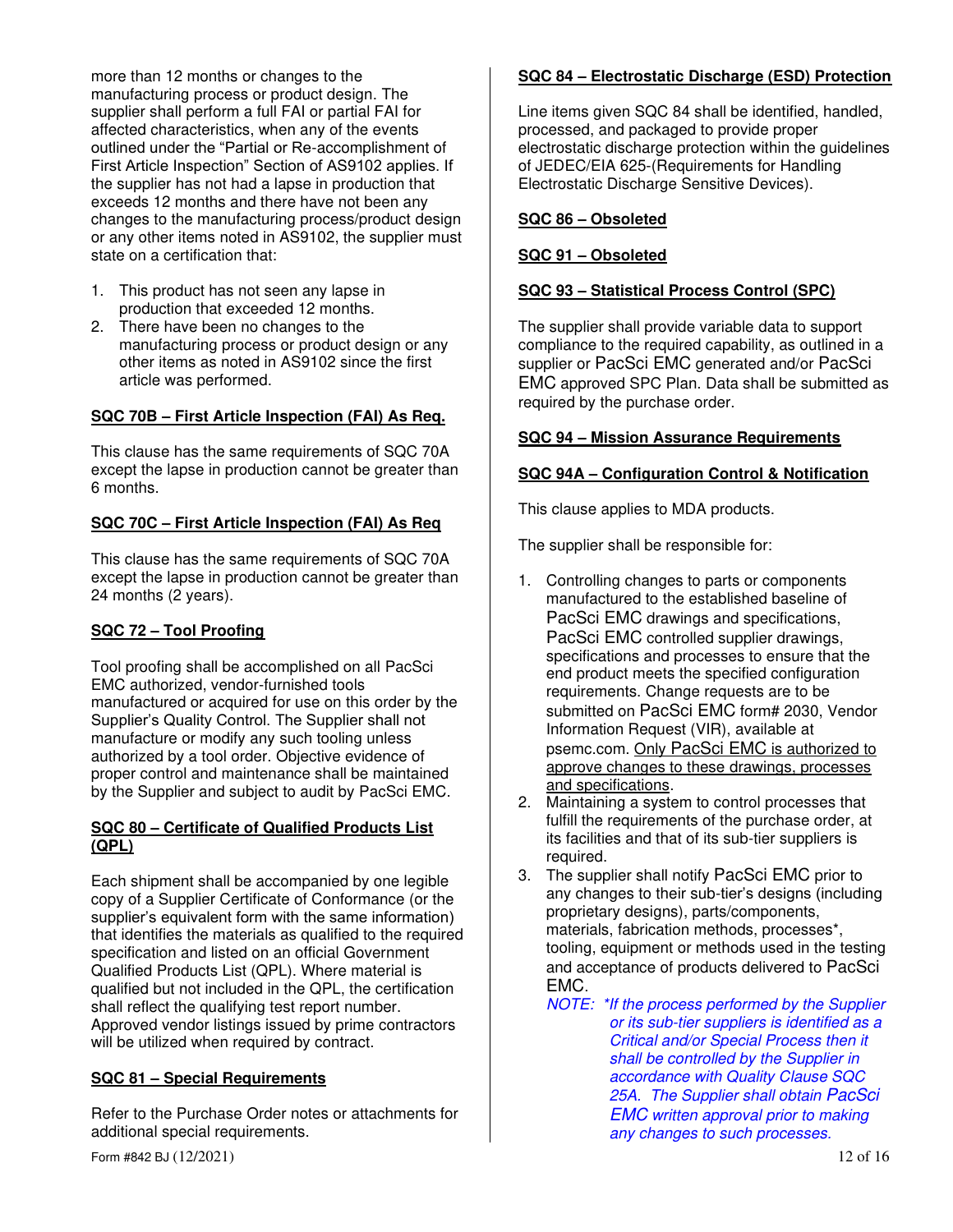- 4. The supplier shall notify PacSci EMC within one (1) working day of any recall notices for any product, raw material and/or components procured by the Supplier. The Supplier is also responsible to notify PacSci EMC of all such recall notices or GIDEPS from wholesalers, manufacturers, and sub-vendors and agencies.
- 5. Supplier shall inform PacSci EMC within ten (10) working days as to whether a GIDEP ALERT or MDA advisory notice is applicable. PacSci EMC shall notify the Supplier of GIDEP ALERTS, MDA advisory notices, or other potential recall notices.

## **SQC 94B – Approval of Acceptance Procedures**

The supplier shall provide assembly and acceptance procedures to PacSci EMC for approval and is required to obtain written approval prior to any changes.

## **SQC 94C** – **Obsoleted**

## **SQC 94D – Written Authorization to Subcontract**

The Supplier shall notify PacSci EMC and receive PacSci EMC written approval prior to subcontracting work in excess of 40%, excluding cost of material, of the cost to produce any line item of the purchase order or RFQ.

# **SQC 94E – Quality Program Plan (QPP)**

The Supplier shall prepare and submit a Quality Program Plan (QPP) to PacSci EMC. Contents of the plan used to implement requirements of the Purchase Order are subject to disapproval by PacSci EMC. The QPP shall include, as a minimum, the following:

- 1. A description or organization chart showing the Quality Control Organizational relationship to other functional organizations (i.e. Engineering, Purchasing, Manufacturing, etc.).
- 2. A detailed definition of the Supplier's method for assuring product quality at all phases of inspection and test from procurement through receiving, fabrication, testing, acceptance, preservation, packaging and shipping.
- 3. Flowcharts indicating inspection and test verification points through the receiving, fabrication, assembly and shipping sequence.

## **SQC 94F – Foreign Object Elimination (FOE) Program**

Form #842 BJ (12/2021) 13 of 16 The supplier shall establish and maintain an FOE program acceptable to PacSci EMC. The FOE program will be subject to review and approval by

PacSci EMC. The material supplied on this purchase order shall be manufactured in an environment that is free of foreign object contamination. Any instances where foreign object contamination has occurred or is suspected will be reported to PacSci EMC prior to material acceptance and delivery. The intent of this quality requirement is to maintain continual awareness of the need to eliminate sources of foreign object contamination for all supplied material.

## **SQC 94G – Test Failure and Anomaly Notification**

In the event of any Acceptance Test Procedure (ATP) or Destructive Lot Acceptance Test (DLAT) failure or anomaly, the test setup will be frozen and PacSci EMC will be immediately notified. Unless a safety issue is involved, there will be no activity performed until a formal failure review board (FRB) is conducted with PacSci EMC. If the FRB decides the test equipment is not the cause of the failure or anomaly, the FRB may allow continued testing on other production units.

Within any production lot or batch, parts which fail to meet ATP or LAT criteria during Non-Destructive testing will be set aside until completion of the specific test in process. Upon completion of the test, nonconforming parts will be documented and segregated from accepted product.

## **SQC 94H – Training and Certification Program**

The Supplier shall establish an employee training program, subject to review and approval by PacSci EMC. The plan should include a required-skills vs. training matrix, re-training and decertification provisions, and provide documented evidence of competence.

## **SQC 94J – As-Built & Traceability Data**

With each delivery, the supplier will provide an As-Designed vs. As-Built drawing record along with specific traceability information for every component and material used in the finished assembly.

#### **SQC 94K – Date Code Limitation-Electronic Items**

Electronic components provided on this order must have a manufacture date code of 18 months or less from the date of shipment.

#### **SQC 94M – "No Pure Tin" Certification and Data**

With each shipment, the supplier must separately certify (for each date code or lot supplied) that no pure tin or lead free components, finishes, material or solder was used or present in or on the components.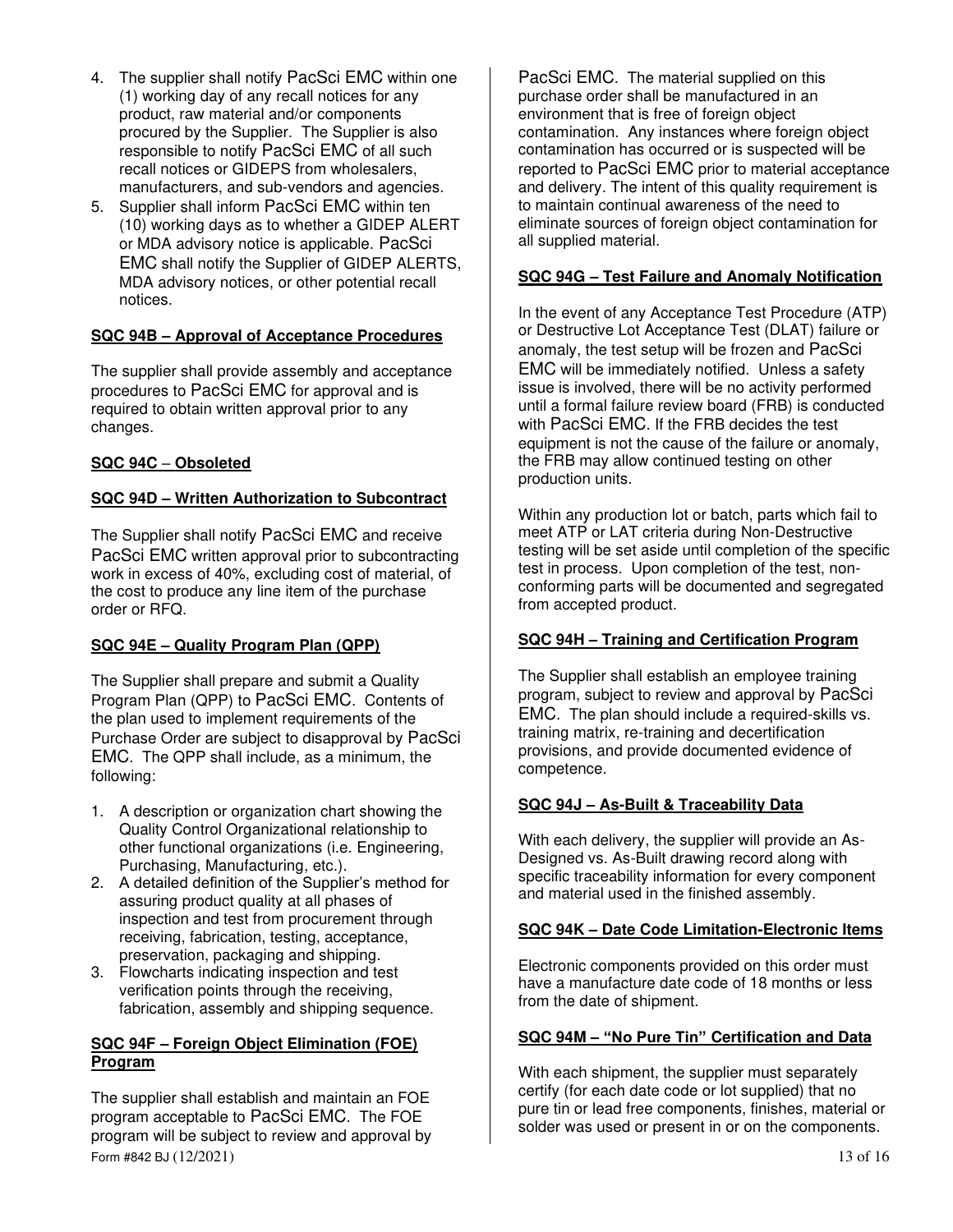The preferred method of testing is XRF per MIL-STD-1580B w/CHANGE 2 Requirement 9. The certification must include spectrum analysis data showing composition of material on terminals of the device performed by the supplier or OEM and be included with each shipment. Each test report shall specify, the method used, tests performed, lot or date code designator and the results of the analysis. Each certification shall reference the PacSci EMC Purchase Order number and be signed by an authorized company representative. The definition of pure tin is >97% Sn (Tin) or <3% Pb (Lead). The use of solder alloys or surface finishes with less than 3% Pb composition is not allowed without customer approval.

In the event that tests were conducted at an independent lab or sub-tier, the reports will note supplier name, address, purchase order, part number, lot or date code designator and date of tests. The report is to be certified and signed by an authorized company representative.

## **SQC 94N – "No Pure Tin" Certification**

Supplier shall furnish a signed copy of the OEM Certification with each delivery (for each date code or lot supplied) stating that no pure tin or lead free components, finishes, material or solder was used or present in or on the components. The definition of pure tin is >97% Sn (Tin) or <3% Pb (Lead). The use of solder alloys or surface finishes with less than 3% Pb composition is not allowed without customer approval.

## **SQC 95 – Boeing Approved Processors**

The Supplier and any sub-tier contractor shall be or utilize Boeing approved process sources in accordance with DI-4426, which, along with information on Boeing approved processors and the User Instructions for the document, can be obtained from the Boeing website.

#### *NOTE Boeing approved processors can be found at: http://www.boeing.com/companyoffices/doingb iz/index\_quality.html*

#### NOTE: Boeing D1-4426 can be found at: http://active.boeing.com/doingbiz/d14426/inde x.cfm

The supplier shall supply copies of the approved processor certification to Buyer with each shipment. If a specific Boeing inspection or processing criteria or requirement is referenced in the PO, the supplier shall include a specific reference of compliance to this on the supplier certification(s) with each shipment.

#### **SQC 96 – Lockheed Approved Processors**

The Supplier and any sub-tier contractor engaged in special processes (i.e. soldering, cleaning, X-Ray, welding, magnetic particle and penetrant inspection, heat treating, plating, etc.) shall have either:

- 1) Lockheed Martin approval of special processor, or
- 2) Lockheed Martin approval of supplier quality system to control sub-tier's performing special process.

Approval of special process sub-tier contractors does not relieve the Supplier of the responsibility for exercising control measures necessary to ensure that work performed by sub-tier contractors is in accordance with specification requirements. The Supplier shall have records of Lockheed Martin approval on file available for review. The Supplier shall provide legible copy of an approved special process certificate with each shipment that lists processor's name/address and process specification/revision traceable to the PacSci EMC part and PO number.

*NOTE: A list of first tier Lockheed Martin approved special processors can be found in Exostar LM Procure to Pay Portal under Current Approvals Tab. Contact you* PacSci EMC *Buyer for a list of current approved processors.* 

## **SQC 97** – **Single Heat Lot Control**

The Supplier shall furnish the entire lot on this order from the same heat lot. The Supplier shall indicate the heat lot number on the Certificate of Conformance and flow down the heat lot requirement to all sub-tier processors. Sub-tier processors shall record the heat lot number on all certifications submitted to the Supplier.

#### **SQC 98 – Test Document Review**

The supplier shall review the entire test document to ensure all test requirements are met, regardless of the individual test paragraph identified in the Purchase Order.

#### **SQC 99 – United Launch Alliance (ULA) Approved Processors**

The Supplier and any sub-tier contractor engaged in special processes (i.e. soldering, cleaning, X-Ray, welding, magnetic particle and penetrant inspection, heat treating, plating, etc.) shall have either:

- 1) ULA approval of special processor, or
- 2) ULA approval of supplier quality system to control sub-tier's performing special process.

Form #842 BJ (12/2021) 14 of 16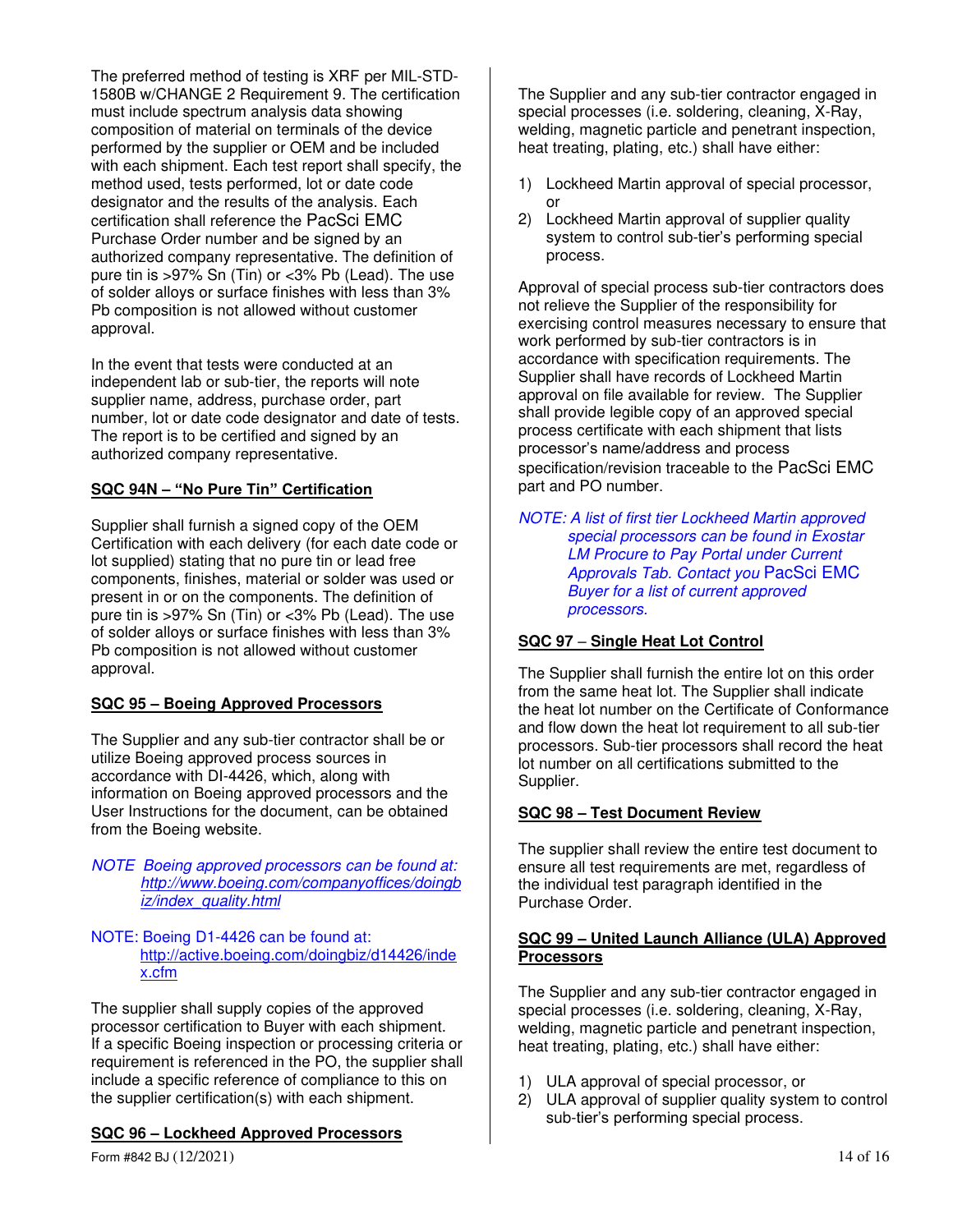Approval of special process sub-tier contractors does not relieve the Supplier of the responsibility for exercising control measures necessary to ensure that work performed by sub-tier contractors is in accordance with specification requirements. The Supplier shall have records of ULA approval on file available for review. The Supplier shall provide legible copy of an approved special process certificate with each shipment that lists processor's name/address and process specification/revision traceable to the PacSci EMC part and PO number.

#### *NOTE: A list of ULA approved special processors can be retrieved from*  http://www.ulalaunch.com/site/pages/Suppliers .shtml

#### **SQC 100 – Removed**

## **SQC 101 – Ammo Data Card (ADC) Traceability**

The supplier shall include with each shipment a completed form (Form #2775). All fields on the form shall be filled out with the pertinent information of the item being shipped. No field can be filled "N/A" or "None." This form does not replace any other certification requirement outlined in this document. The completed form shall be signed by a company representative.

#### **SQC 102 – No Quality Codes Specified**

No code numbers specified, but general requirements still apply.

#### **SQC 103 Technical Data Sheet**

Each shipment shall be accompanied by one legible copy of the Technical Data Sheet.

#### **SQC 104 Parts Library**

The seller shall have a buyer approved parts library parts list defining all the part numbers applicable to the parts library. During design change activities the seller shall take necessary actions to ensure the parts library parts list is maintained current in accordance with the contractual requirements. All revisions to the parts library parts list require buyer review and approval.

#### **SQC 105 – Aerojet Approved Processors**

#### **Special Process Sources:**

Special Processes sources used (at any level) as defined on Aerojet Rocketdyne drawings or in Aerojet Rocketdyne design information, shall be performed by Aerojet Rocketdyne approved processors as noted in Supplier Portal Gateway. Refer to Aerojet Quality Clause Q019 for detail requirements.

#### **Aerojet Clause: Q019 / Approved Process Source - with Deliverable Documentation https://www.rocket.com/suppliernet/businessar/qa-terms-and-conditions**

Seller or Seller's subcontract process sources shall be an approved processor or shall use approved processors as required by purchase contract prior to commencing work under the applicable specification. A list of approved processors and associated processes are available from the Aerojet Rocketdyne Supplier Portal Gateway Approved Processor function.

Special processes are processes such as, but are not limited to, metallurgical and chemical processes, metal joining, bonding, plating, coating, anodize, surface treatment, cleaning and material removal by non-conventional methods, water jet, etc. which also includes selected nondestructive inspection methods (Radiography, Ultrasonic, Eddy Current, Liquid Penetrant, and Magnetic Particle) used to evaluate item conformance to design and quality requirements. Aerojet Rocketdyne Company design specifications and/or industry specifications controlling these processes are referred to as Special Process specifications also known as 'certified special processes'.

A Certificate of Conformance or equivalent Process certificate, signed by an authorized agent of the Processor / Seller shall be included with shipping documentation (packing slip). The certificate shall include:

- 1. Purchase contract number, Line item number,
- 2. Part number(s),
- 3. Trace number (as applicable),
- 4. Process specification number with revision (if applicable)
- 5. Processing date(s) and name of the Processor(s) performing each of the approved processes.
- 6. Warranty; Conformance / Acceptance Statement: Specific process certifications (from the approved processor) must include a statement of acceptance to the requirements specified / flowed (Processing Specification).

https://accessto.rocket.com/rpr00283/sp/ap/ap\_index \_fi.jsp

#### **SQC 106 – L3 Approved Processors**

The Supplier and any sub-tier contractor engaged in special processes (i.e. soldering, cleaning, X-Ray, welding, magnetic particle and penetrant inspection, heat treating, plating, etc.) shall use L3 approved processors.